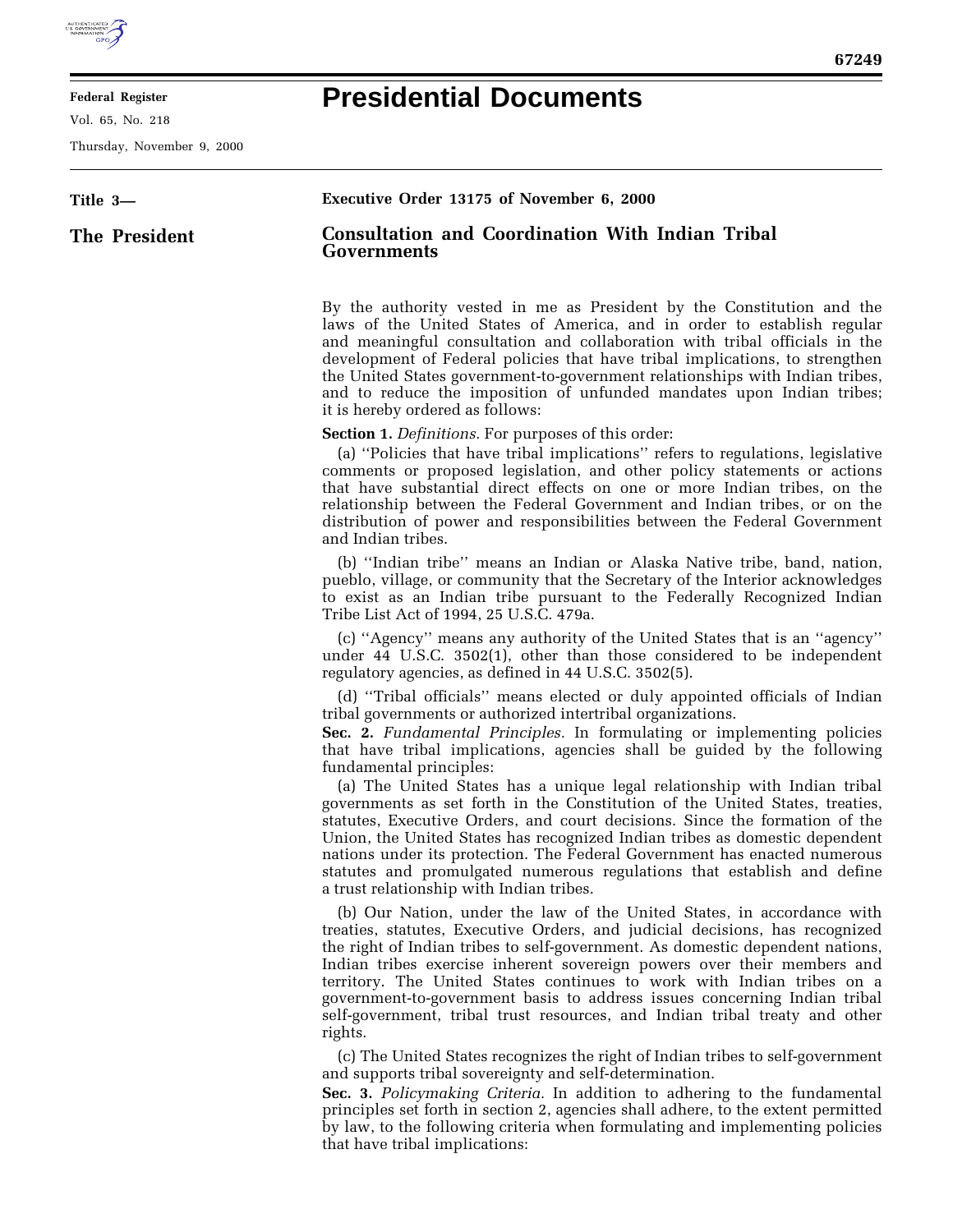(a) Agencies shall respect Indian tribal self-government and sovereignty, honor tribal treaty and other rights, and strive to meet the responsibilities that arise from the unique legal relationship between the Federal Government and Indian tribal governments.

(b) With respect to Federal statutes and regulations administered by Indian tribal governments, the Federal Government shall grant Indian tribal governments the maximum administrative discretion possible.

(c) When undertaking to formulate and implement policies that have tribal implications, agencies shall:

(1) encourage Indian tribes to develop their own policies to achieve program objectives;

(2) where possible, defer to Indian tribes to establish standards; and

(3) in determining whether to establish Federal standards, consult with tribal officials as to the need for Federal standards and any alternatives that would limit the scope of Federal standards or otherwise preserve the prerogatives and authority of Indian tribes.

**Sec. 4.** *Special Requirements for Legislative Proposals.* Agencies shall not submit to the Congress legislation that would be inconsistent with the policymaking criteria in Section 3.

**Sec. 5.** *Consultation.* (a) Each agency shall have an accountable process to ensure meaningful and timely input by tribal officials in the development of regulatory policies that have tribal implications. Within 30 days after the effective date of this order, the head of each agency shall designate an official with principal responsibility for the agency's implementation of this order. Within 60 days of the effective date of this order, the designated official shall submit to the Office of Management and Budget (OMB) a description of the agency's consultation process.

(b) To the extent practicable and permitted by law, no agency shall promulgate any regulation that has tribal implications, that imposes substantial direct compliance costs on Indian tribal governments, and that is not required by statute, unless:

(1) funds necessary to pay the direct costs incurred by the Indian tribal government or the tribe in complying with the regulation are provided by the Federal Government; or

(2) the agency, prior to the formal promulgation of the regulation,

(A) consulted with tribal officials early in the process of developing the proposed regulation;

(B) in a separately identified portion of the preamble to the regulation as it is to be issued in the **Federal Register**, provides to the Director of OMB a tribal summary impact statement, which consists of a description of the extent of the agency's prior consultation with tribal officials, a summary of the nature of their concerns and the agency's position supporting the need to issue the regulation, and a statement of the extent to which the concerns of tribal officials have been met; and

(C) makes available to the Director of OMB any written communications submitted to the agency by tribal officials.

(c) To the extent practicable and permitted by law, no agency shall promulgate any regulation that has tribal implications and that preempts tribal law unless the agency, prior to the formal promulgation of the regulation,

(1) consulted with tribal officials early in the process of developing the proposed regulation;

(2) in a separately identified portion of the preamble to the regulation as it is to be issued in the **Federal Register**, provides to the Director of OMB a tribal summary impact statement, which consists of a description of the extent of the agency's prior consultation with tribal officials, a summary of the nature of their concerns and the agency's position supporting the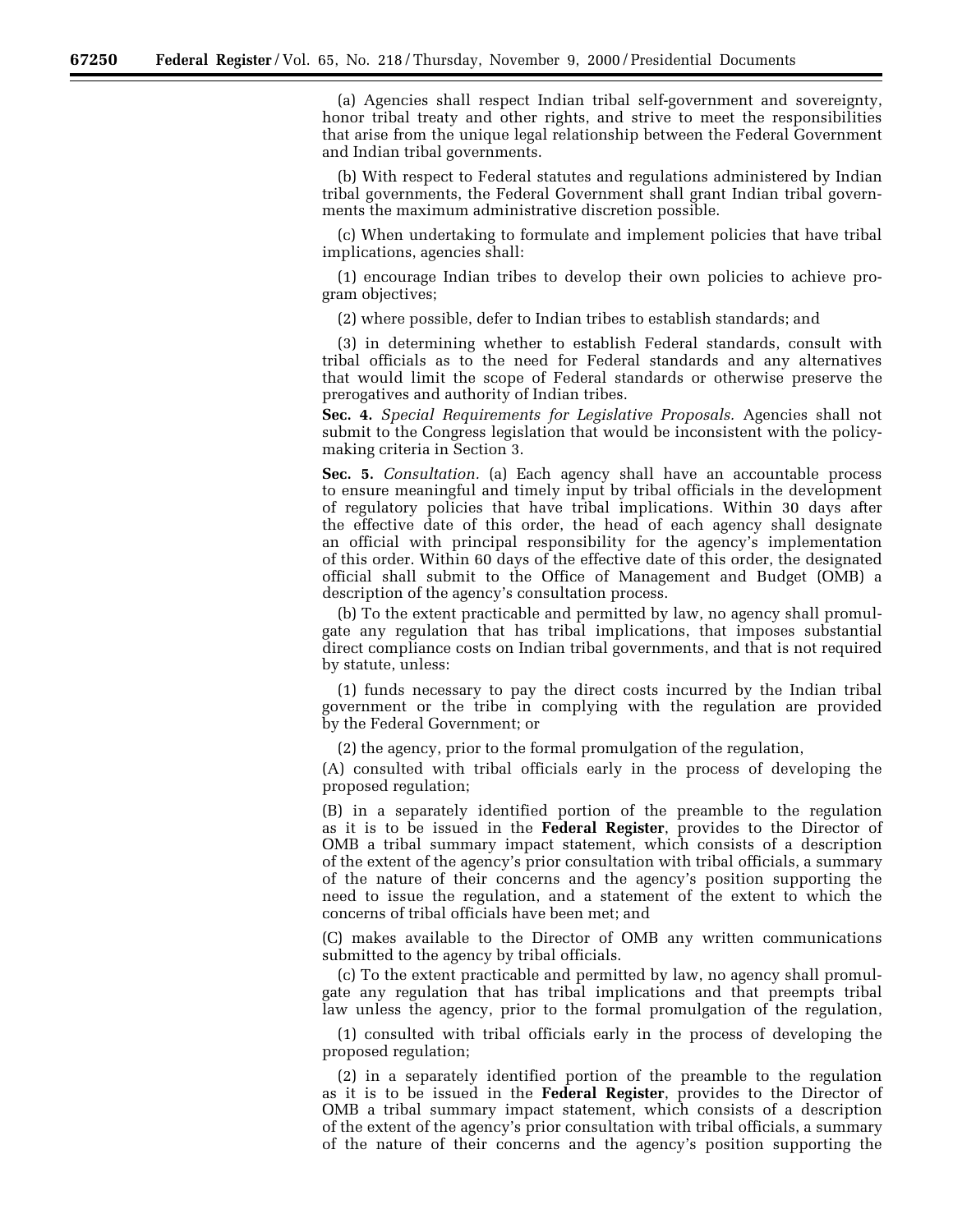need to issue the regulation, and a statement of the extent to which the concerns of tribal officials have been met; and

(3) makes available to the Director of OMB any written communications submitted to the agency by tribal officials.

(d) On issues relating to tribal self-government, tribal trust resources, or Indian tribal treaty and other rights, each agency should explore and, where appropriate, use consensual mechanisms for developing regulations, including negotiated rulemaking.

## **Sec. 6.** *Increasing Flexibility for Indian Tribal Waivers.*

(a) Agencies shall review the processes under which Indian tribes apply for waivers of statutory and regulatory requirements and take appropriate steps to streamline those processes.

(b) Each agency shall, to the extent practicable and permitted by law, consider any application by an Indian tribe for a waiver of statutory or regulatory requirements in connection with any program administered by the agency with a general view toward increasing opportunities for utilizing flexible policy approaches at the Indian tribal level in cases in which the proposed waiver is consistent with the applicable Federal policy objectives and is otherwise appropriate.

(c) Each agency shall, to the extent practicable and permitted by law, render a decision upon a complete application for a waiver within 120 days of receipt of such application by the agency, or as otherwise provided by law or regulation. If the application for waiver is not granted, the agency shall provide the applicant with timely written notice of the decision and the reasons therefor.

(d) This section applies only to statutory or regulatory requirements that are discretionary and subject to waiver by the agency.

## **Sec. 7.** *Accountability.*

(a) In transmitting any draft final regulation that has tribal implications to OMB pursuant to Executive Order 12866 of September 30, 1993, each agency shall include a certification from the official designated to ensure compliance with this order stating that the requirements of this order have been met in a meaningful and timely manner.

(b) In transmitting proposed legislation that has tribal implications to OMB, each agency shall include a certification from the official designated to ensure compliance with this order that all relevant requirements of this order have been met.

(c) Within 180 days after the effective date of this order the Director of OMB and the Assistant to the President for Intergovernmental Affairs shall confer with tribal officials to ensure that this order is being properly and effectively implemented.

**Sec. 8.** *Independent Agencies.* Independent regulatory agencies are encouraged to comply with the provisions of this order.

**Sec. 9.** *General Provisions.* (a) This order shall supplement but not supersede the requirements contained in Executive Order 12866 (Regulatory Planning and Review), Executive Order 12988 (Civil Justice Reform), OMB Circular A–19, and the Executive Memorandum of April 29, 1994, on Governmentto-Government Relations with Native American Tribal Governments.

(b) This order shall complement the consultation and waiver provisions in sections 6 and 7 of Executive Order 13132 (Federalism).

(c) Executive Order 13084 (Consultation and Coordination with Indian Tribal Governments) is revoked at the time this order takes effect.

(d) This order shall be effective 60 days after the date of this order.